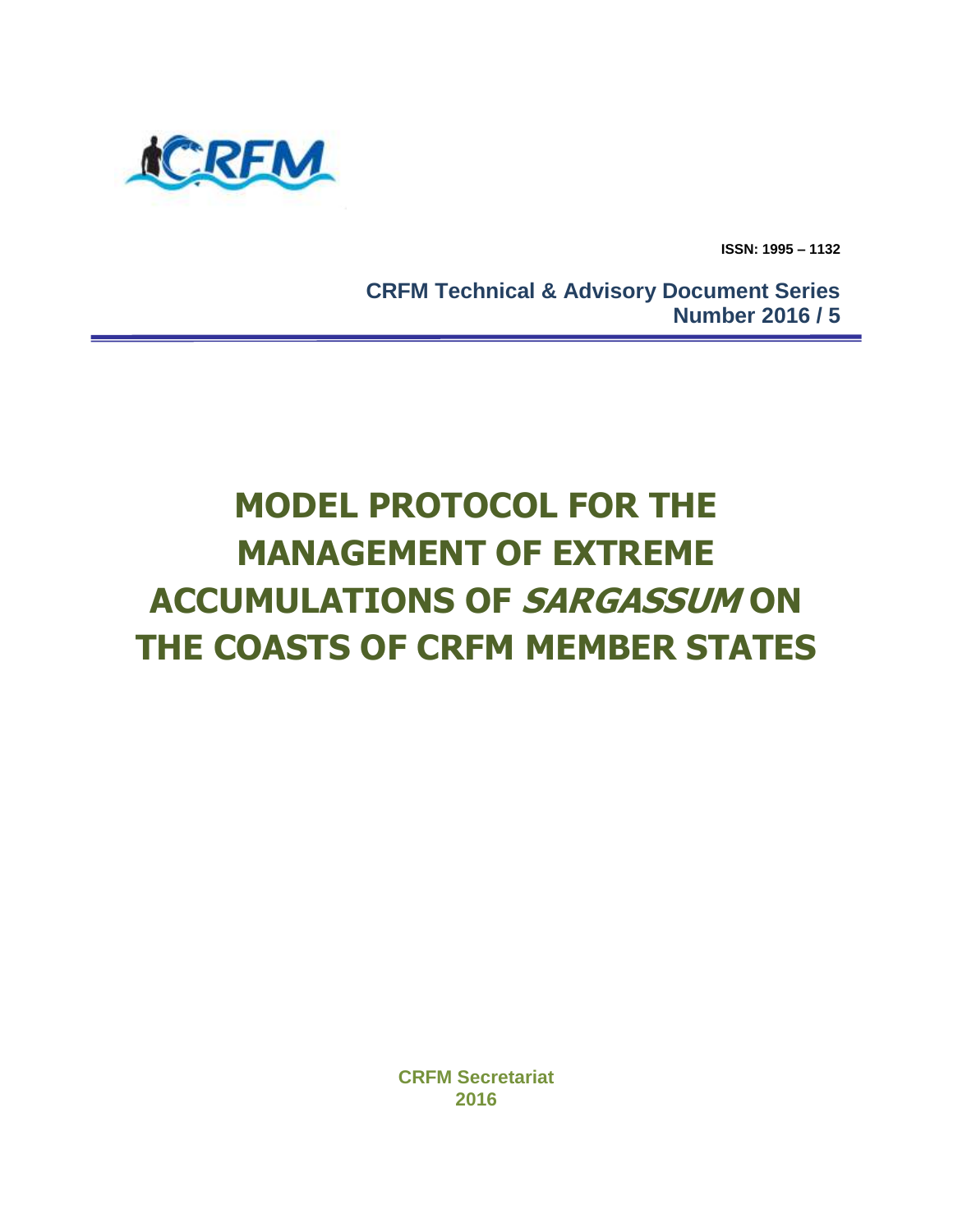**CRFM Technical & Advisory Document – Number 2016 / 5**

**MODEL PROTOCOL FOR THE MANAGEMENT OF EXTREME ACCUMULATIONS OF** *SARGASSUM* **ON THE COASTS OF CRFM MEMBER STATES**

> CRFM Secretariat Belize, 2016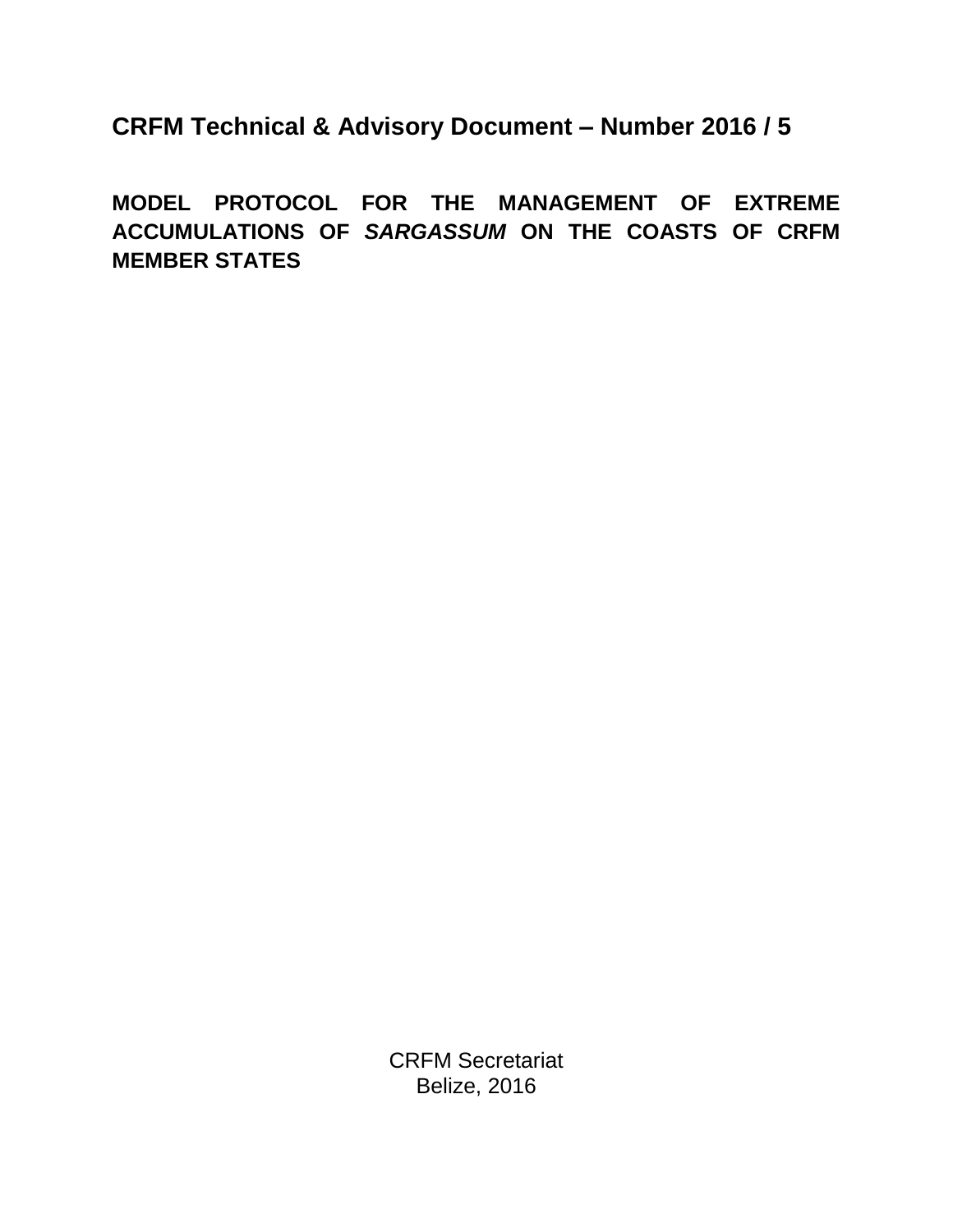# **CRFM TECHNICAL & ADVISORY DOCUMENT – Number 2016 / 5**

# **Model Protocol for the Management of Extreme Accumulations of**  *Sargassum* **on the Coasts of CRFM Member States**

*© CRFM 2016*

All rights reserved.

Reproduction, dissemination and use of material in this publication for educational or noncommercial purposes are authorized without prior written permission of the CRFM, provided the source is fully acknowledged. No part of this publication may be reproduced, disseminated or used for any commercial purposes or resold without the prior written permission of the CRFM.

Correct Citation:

CRFM, 2016. Model Protocol for the Management of Extreme Accumulations of *Sargassum* on the Coasts of CRFM Member States. *Technical & Advisory Document*, No. 2016/ 5. 15p.

**ISSN: 1995-1132 ISBN: 978-976-8257-58-1**

Published by the Caribbean Regional Fisheries Mechanism Secretariat, Belize and St. Vincent and the Grenadines.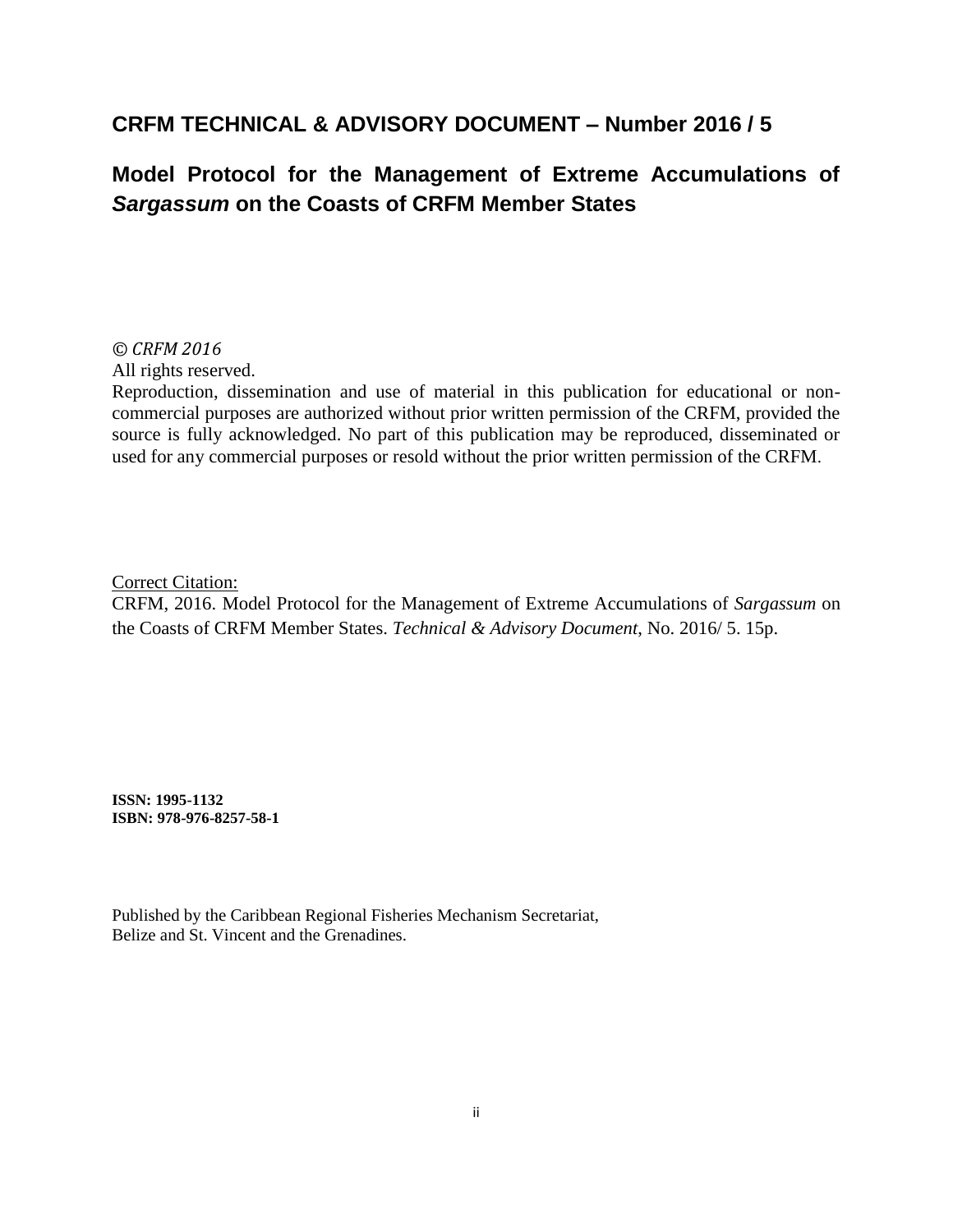# <span id="page-3-0"></span>**ACRONYMS AND ABBREVIATIONS**

| <b>CARICOM</b> | Caribbean Community                                         |
|----------------|-------------------------------------------------------------|
| <b>CCCCC</b>   | Caribbean Community Climate Change Centre                   |
| <b>CFO</b>     | <b>Chief Fisheries Officer</b>                              |
| <b>COTED</b>   | Council on Trade and Economic Development (of CARICOM)      |
| <b>CRFM</b>    | Caribbean Regional Fisheries Mechanism                      |
| <b>CRPLC</b>   | Centre de Recherche sur les Pouvoirs Locaux dans la Caraïbe |
| DoF            | Director of Fisheries                                       |
| EAF            | <b>Ecosystems Approach to Fisheries</b>                     |
| <b>OECS</b>    | Organisation of Eastern Caribbean States                    |
|                |                                                             |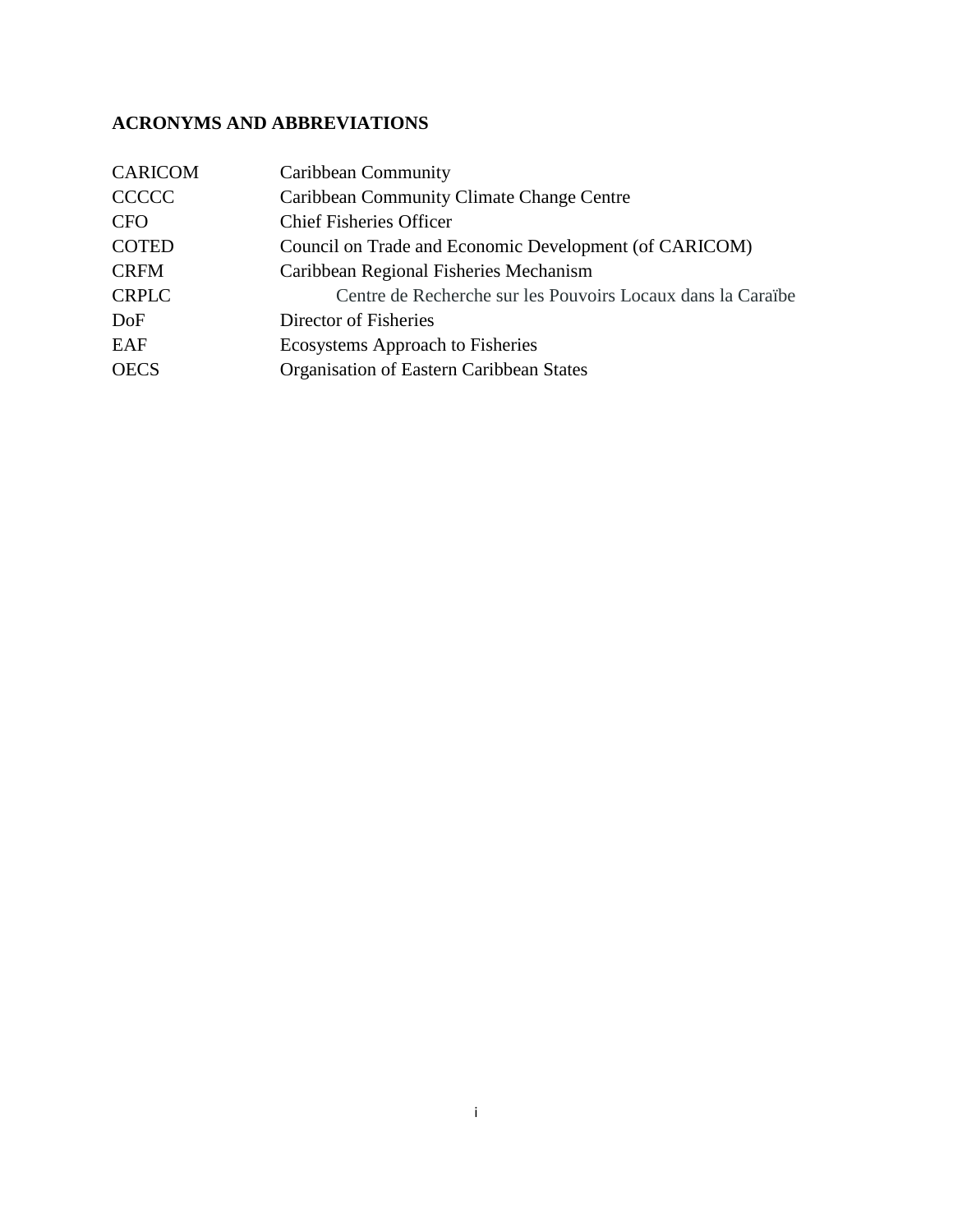#### <span id="page-4-0"></span>**FOREWORD**

 $\overline{\phantom{a}}$ 

The 26th Meeting of the CRFM Executive Committee noted the protocol developed for the management of extreme accumulations of *Sargassum* in Puerto Rico and considered the efficacy of such a protocol being considered for adoption and implementation by the CRFM. The Executive Committee noted that the protocol developed by Puerto Rico closely meets the current needs of the CRFM, based on geographical as well as social and economic realities; and, mindful of the concerns already expressed by the CRFM Ministerial Council, the Organisation of Eastern Caribbean States (OECS) Council of Ministers, CARICOM's Council on Trade and Economic Development (COTED) and CARICOM Heads of Government, endorsed the development a protocol for the management of extreme accumulations of *Sargassum* by the CRFM. The 14th Meeting of the Caribbean Fisheries Forum agreed that the Puerto Rico *Sargassum* protocol be used as a point of departure and modified where necessary to meet the needs of the region in respect to the establishment of a regional *Sargassum* protocol. The 10<sup>th</sup> Meeting of the CRFM Ministerial Council, held on 15 June 2016 in Montego Bay, Jamaica, supported the initiative to develop a regional (CRFM) protocol on the management of extreme accumulations of *Sargassum* seaweed in waters of Member States.

The present model protocol is an adaptation, pursuant to the above direction, of that developed for Puerto Rico and is prepared in the form of a template that can be utilised by Member States; recognising, that there is significant variability in the institutional frameworks that obtain in and among the different States. Some measure of urgency was seen as driving this adaptation, not only consequent upon the abovementioned concerns, but also given predictions<sup>1</sup> suggesting that the last week of July and the first week of August 2016 might have seen large *Sargassum* influxes into the islands of the Lesser Antilles.

The model protocol has been developed as a template, which Member States will customize.

<sup>1</sup> Maréchal, J-P, J. Franks, D. Johnson and C. Hu. 2016. PSB-CARIB project: Predicting *Sargassum* Blooms in the Caribbean**.** Université des Antilles, CRPLC; Observatoire du Milieu Marin Martiniquais; The University of Southern Mississippi; and, University of South Florida. 8p.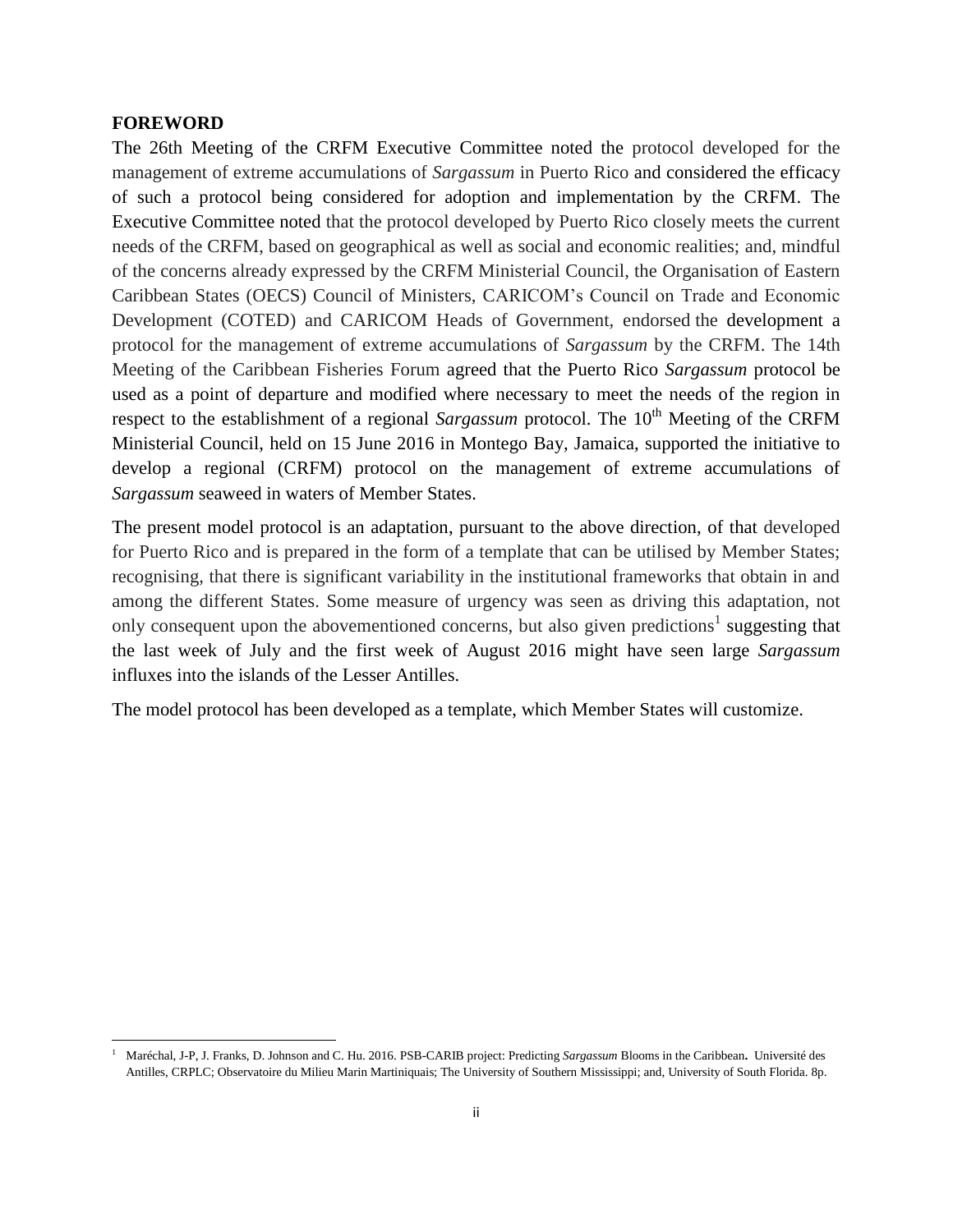#### <span id="page-5-0"></span>**ACKNOWLEDGEMENTS**

The CRFM would like to thank Dr. Ulric Trotz and Mr. Carlos Fuller, of the Caribbean Community Climate Change Centre (CCCCC), for making the *Protocol for the management of extreme accumulation of Sargassum on the coasts of Puerto Rico* available.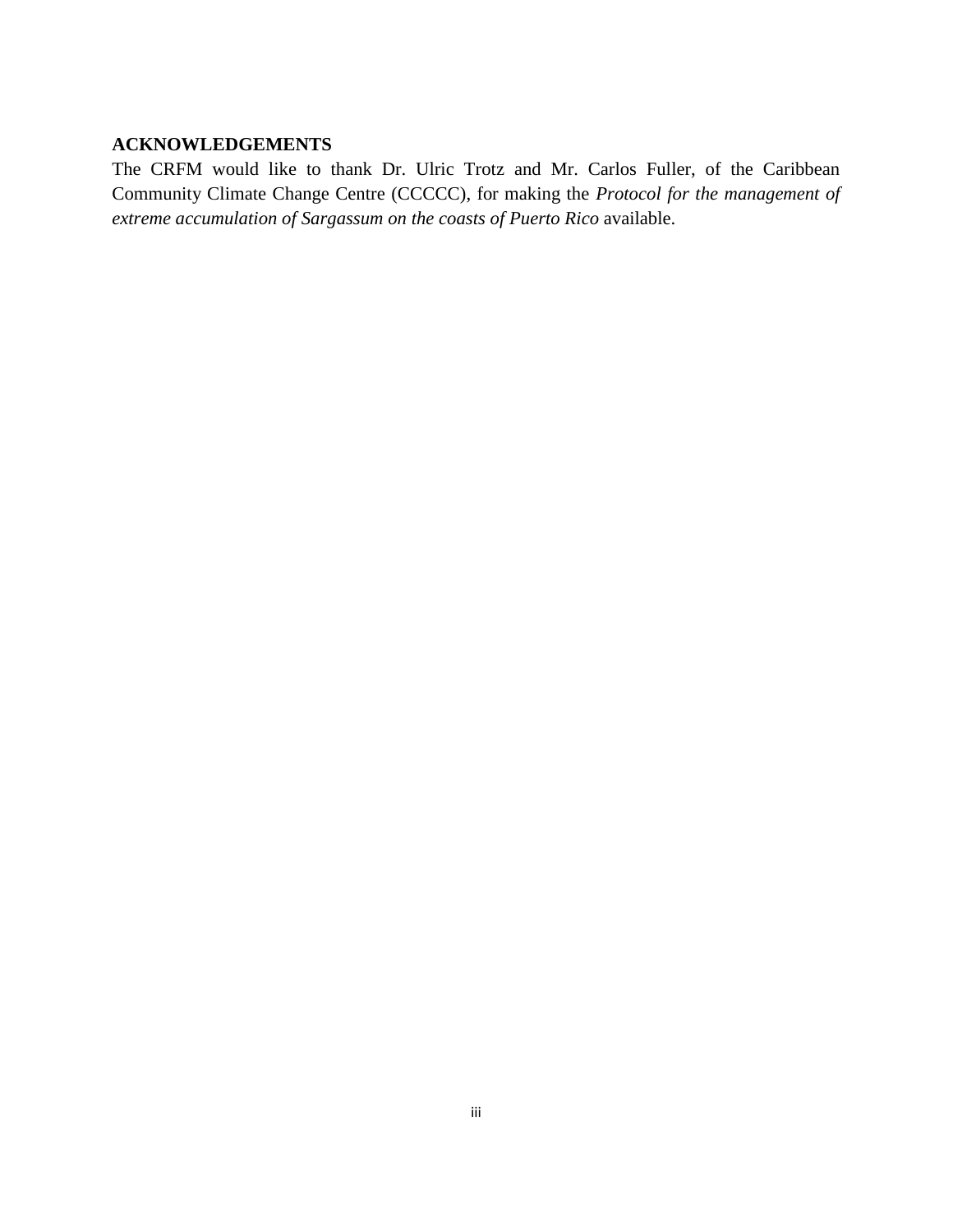# **TABLE OF CONTENTS**

|    | ${\bf FOREWORD.}\hspace{1cm} \vspace{1.5mm} {\bf I}$             |
|----|------------------------------------------------------------------|
|    |                                                                  |
| 1. |                                                                  |
| 2. |                                                                  |
| 3. |                                                                  |
| 4. |                                                                  |
| 5. | STEPS TO FOLLOW TO CONFRONT AN EXTREME ACCUMULATION OF           |
| 6. | NOTIFICATION AND ACTIONS TO BE TAKEN TO ADDRESS THE EXTREME      |
| 7. | <b>EVALUATION OF THE EXTREME ACCUMULATION OF SARGASSUM EVENT</b> |
| 8. | MECHANISMS FOR THE DISPOSAL OF THE MATERIAL AND THE USE OF       |
| 9. |                                                                  |
|    |                                                                  |
|    |                                                                  |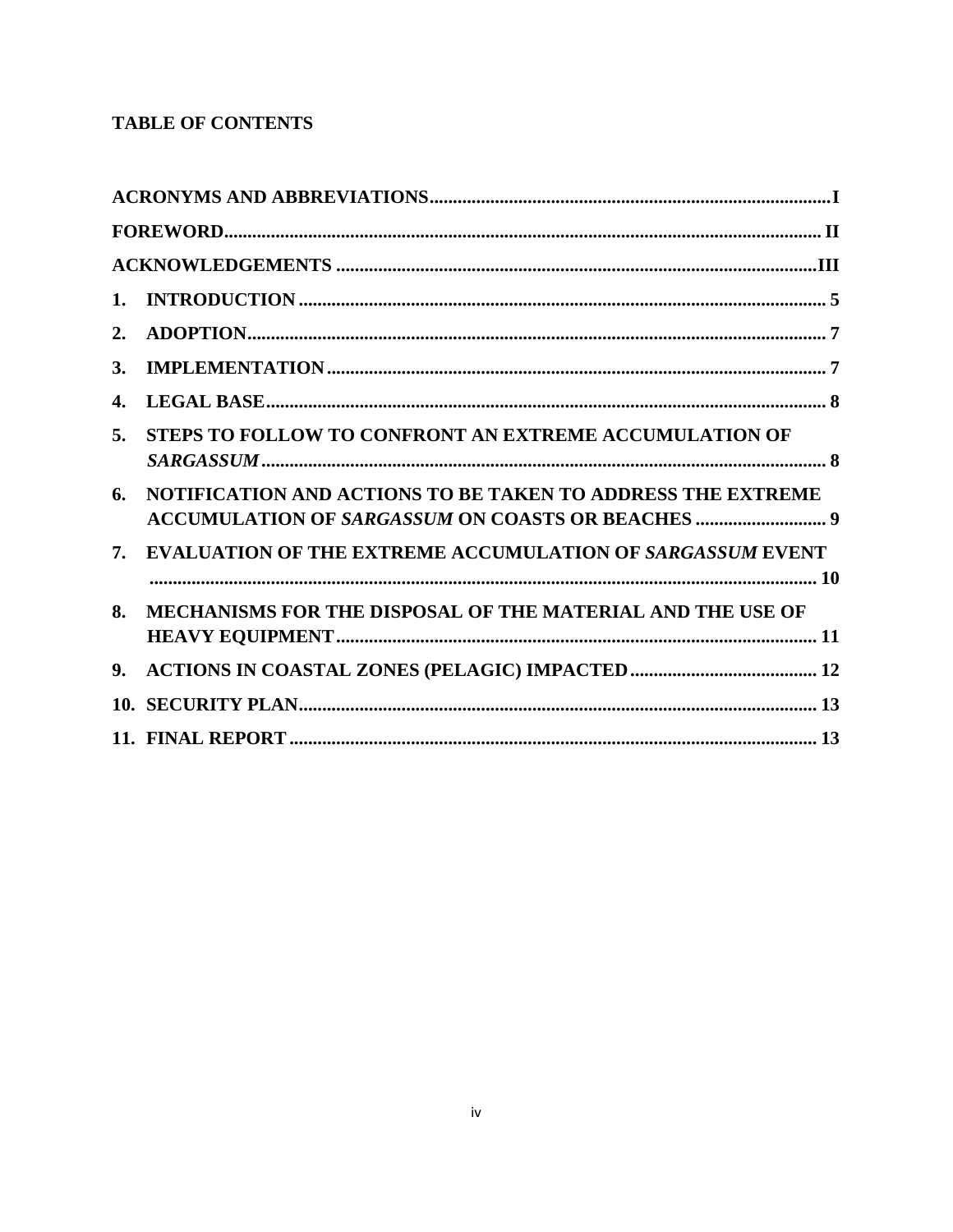# <span id="page-7-0"></span>**1. INTRODUCTION**

Since 2011, from March to August, there has been a significant increase of *Sargassum* arriving on the coasts of CRFM Member States and the rest of the Caribbean which has provoked an excessive accumulation of this marine alga on some of the beaches frequented by citizens and visitors alike.

The pelagic *Sargassum* that arrives on the coasts of Member States are composed of two species of brown algae, *Sargassum natans* and *Sargassum fluitan.* These brown algae have structures that enable them to float and be transported by the marine currents, in contrast to those that live adhering to the marine floor, which leaves them moving at the whim of oceanic currents.

In the North Atlantic large masses of these algae are found concentrated in the Sargasso Sea. The Sargasso Sea is a region of the North Atlantic Ocean between 28°20'08"N and 66°10'30". Its area has been estimated at around 2 million square miles and although the depth of the species does not exceed 50 cm, its biomass has been calculated to be between 4 and 11 million tons of wet weight. The reason why such a large mass of algae remains in this specific region of the Atlantic Ocean is the ripple produced by the rising oceanic currents of the Gulf and the North Atlantic which run toward the east north of 40°north latitude and the descending ones of the Canary Islands and the North Equatorial drift which runs to the west below 20° north latitude.

There are different suggestions about the origin of the masses of algae that are presently arriving in the Caribbean<sup>2</sup>, which are not associated with the Sargasso Sea. Scientists have identified zones of large masses of *Sargassum* to the west of Africa which are expanding because of the high water temperatures and the high quantities of nutrients. These masses are transported by currents toward the east of the Atlantic Ocean, rise along the coast of Brazil until they arrive in the Caribbean region. To determine the origin of the *Sargassum* that arrives to the coasts of Caribbean Countries the currents of the Atlantic should be studied and analyze how the avalanches of *Sargassum* are moved by the currents and arrive at the locations and in which locations they are deposited.

In the open sea, the floating masses of *Sargassum* represent a rich habitat of over 120 species of fish and over 120 species of invertebrates. Below the *Sargassum*, turtle hatchlings, sea horses, and other small species can be found. It also serves as an area for the reproduction of species of singular importance such as the flyingfish (*Exocoietidae sp.*) and a great quantity of fish that in turn serve as food for larger fish such as dolphinfish (*Coryphaena hippurus*).

The floating masses of *Sargassum* also have an important role as areas of nutrition and nurseries for juveniles of more than 100 species of important commercial and recreational fish such as saw fish, jacks, tuna, barracuda, wahoo, dolphinfish and bill-fish. Various species of marine turtles in

<sup>&</sup>lt;sup>2</sup> See, for example: Fortune, J., C. Louime and G, Gervais, 2016. Commentary: Brown invasive algae in the Caribbean: Origin, concern and opportunities. Caribbean News Now[! http://caribbeannewsnow.com/headline-Commentary%3A-Brown-invasive-algae-in-the-Caribbean%3A-](http://caribbeannewsnow.com/headline-Commentary%3A-Brown-invasive-algae-in-the-Caribbean%3A-Origin%2C-concern-and-opportunities-31591.html)[Origin%2C-concern-and-opportunities-31591.html](http://caribbeannewsnow.com/headline-Commentary%3A-Brown-invasive-algae-in-the-Caribbean%3A-Origin%2C-concern-and-opportunities-31591.html) [accessed 30 August 2106]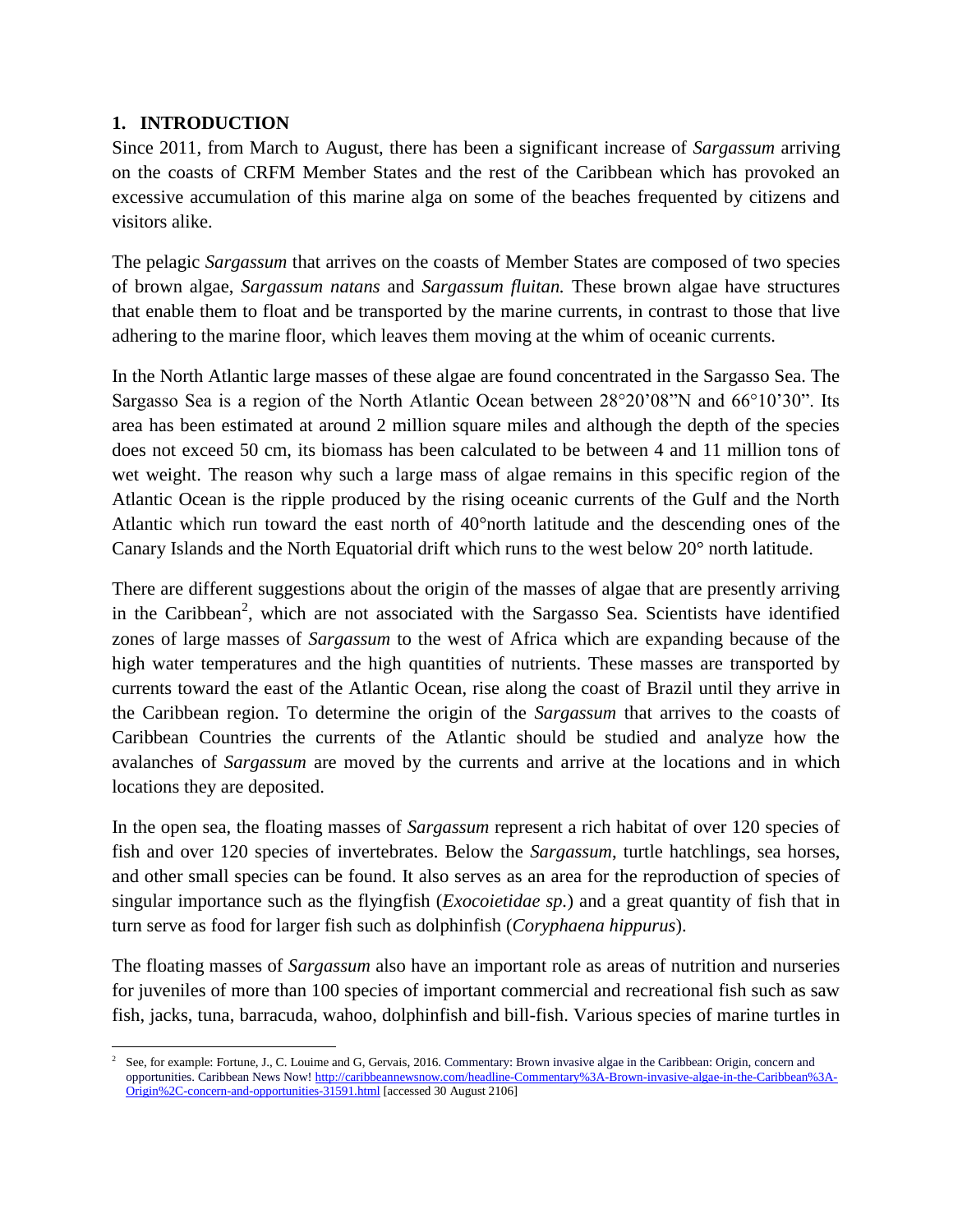danger of extinction utilise the *Sargassum* for food and protection during their first years of life. Once they arrive on the coast, many of the species that have utilised *Sargassum* as a habitat move towards mangroves, bays, estuaries and coral reefs to protect themselves from predators and continue their circle of life. The concentrations of *Sargassum* in the open sea represent a perfect nursery and area of nutrition for multiple species, particularly in their juvenile stages.

The *Sargassum* can be considered a problem when it affects the use of the public beaches, the recreational activities on the coasts and the bathing areas in front of the hotels, tourist areas, and public spas<sup>3</sup>. One of the principal effects of *Sargassum* upon decomposition is that it produces objectionable odours and it alters the appearance and aesthetics of areas used for tourism, recreation and marketing.

The accumulations of *Sargassum* on the edge of the sea, where portions of these accumulations of algae are found floating and some over the sand in the intertidal area, can produce negative effects on natural systems which can be covered by *Sargassum*, because:

- 1) It interrupts the penetration of light affecting marine resources,
- 2) It raises the temperature below the algal mass, and
- 3) It increases friction and the possible mechanical damage associated with *Sargassum* which is displaced at the mercy of the tides and surf.

On the other hand, the accumulations of *Sargassum* on the high beaches and the dunes contribute to stabilize areas undergoing erosion. Similarly, the scientific literature on *Sargassum* concludes that the deposition on the dunes contributes to stabilizing and that upon decomposition it provides nutrients that accelerate colonization of these formations by costal vegetation which stabilizes it.

In terms of navigation, these accumulations of *Sargassum* can affect boating. In the case of jet skis the algae can enter the propulsion system and cause the cooling system to collapse leaving the unit inoperable. This can be resolved by immediately diving and removing the algal cover and continuing on the journey avoiding the *Sargassum* masses. Boats with outboard motors can also be affected by when they cross masses of *Sargassum* and these become entangled in the propellers, thus stopping their rotation and impeding the operation of the boat. The principal recommendation, by whatever means, the concentrations and masses of *Sargassum* should be avoided during the journey.

With regards to public health, it has been documented that coming into contact with masses of *Sargassum* can cause allergic reactions on the skin of some individuals. Consequently, it is recommended that direct contact with the *Sargassum* should be avoided.

 $\overline{\phantom{a}}$ 3 c.f.: Hinds, C., H. Oxenford, J. Cumberbatch, F. Fardin, E. Doyle and A. Cashman, 2016. Golden Tides: Management Best Practices for Influxes of Sargassum in the Caribbean with a focus on clean-up. CERMES, CAR/SPAR-RAC, GCFI Sargassum Management Brief. 17p. [http://www.cavehill.uwi.edu/cermes/getdoc/123bf91c-1565-414d-8e21](http://www.cavehill.uwi.edu/cermes/getdoc/123bf91c-1565-414d-8e21-e59fb6f7ca2d/cermes_sargassum_management_brief_2016_08_24.aspx%5baccessed) [e59fb6f7ca2d/cermes\\_sargassum\\_management\\_brief\\_2016\\_08\\_24.aspx\[accessed](http://www.cavehill.uwi.edu/cermes/getdoc/123bf91c-1565-414d-8e21-e59fb6f7ca2d/cermes_sargassum_management_brief_2016_08_24.aspx%5baccessed) 25 August 2016]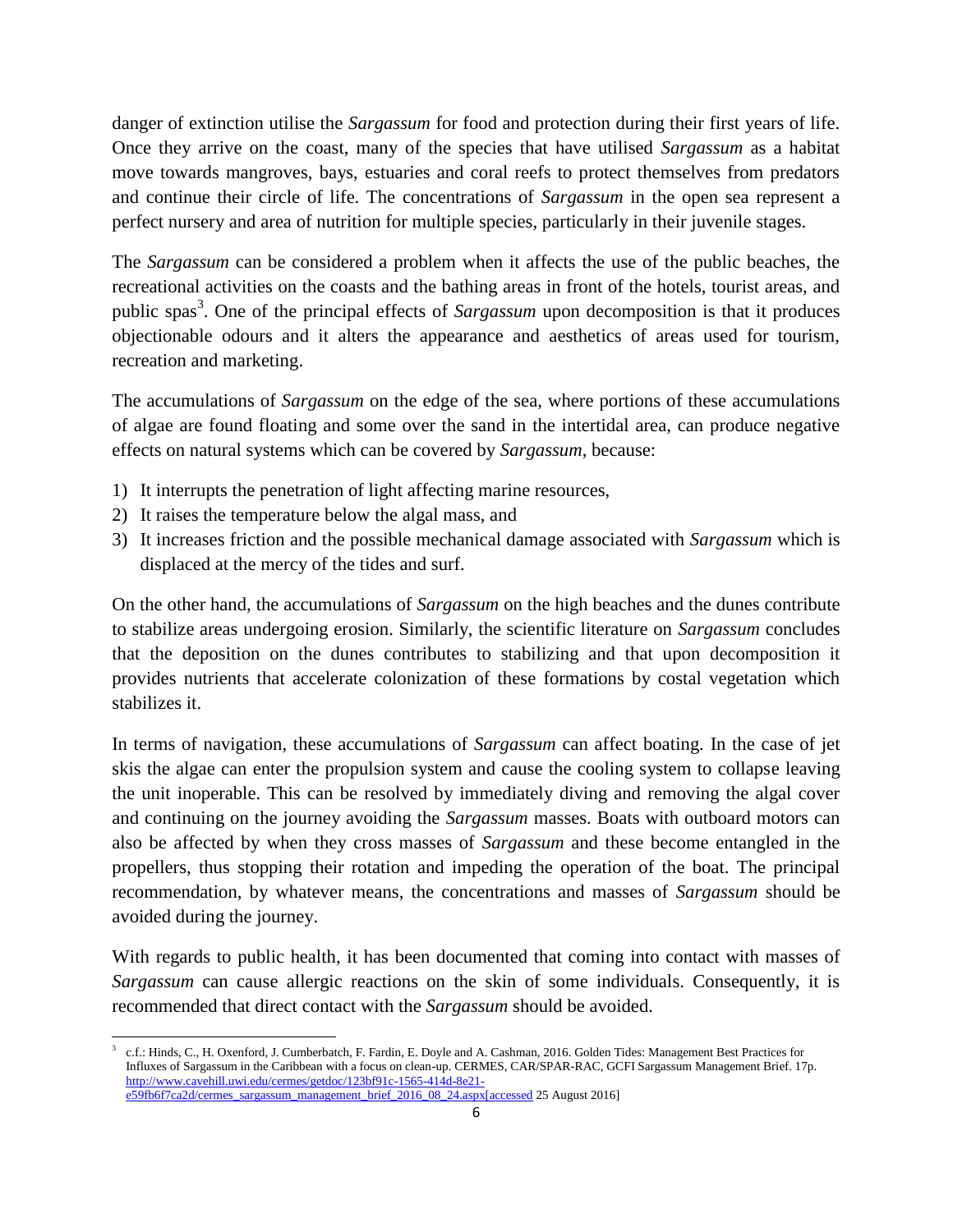#### <span id="page-9-0"></span>**2. ADOPTION**

Because of the possible impact of the extreme accumulation of *Sargassum* on the coasts of [*country*], this Protocol is adopted through [*cite appropriate national legislation*] [, where the procedures are established to address these events, as well as where the preventative measures are described, which result in the protection of the natural resources and the maintenance of optimal conditions of coasts for the enjoyment of present and future generations.]

#### <span id="page-9-1"></span>**3. IMPLEMENTATION**

For the effective implementation of this Protocol, a committee shall be established for the management of issues related to deposited *Sargassum*, with the [*appropriate national agency*] as the lead agency. This is a problem that has affected coasts in the past and although the phenomenon has occurred, the quantity of deposited material has increased considerably in the last few years. This has brought problems to the tourist beaches in CRFM Member States, as well as in Europe, in other parts of the Wider Caribbean including, on the east coast of the United States, Cuba, the Dominican Republic, and Puerto Rico. Tons of extreme accumulations of deposited *Sargassum* have been recorded, in some cases on only one beach.

It is recommended that the members of the Committee should include the following agencies, groups or entities:

- *[appropriate national agency*] as lead agency on behalf of the State, utilizing funds allocated by Government in the annual [estimates of expenditure][budget]
- Department of Agriculture (DA)
- Solid Waste Management Authority (*named corresponding national agency*)
- Environmental Agency (*named corresponding national agency*)
- Affected municipalities
- Hotel and Tourism Association (*named corresponding national agency*)
- [Relevant] Environmental entities or organizations, community groups and/or volunteers

One aspect to be explored with regard to the management of the extreme accumulation of *Sargassum* is its possible commercial use, be it at the industrial or craft level. Available literature suggests possible uses of this extreme accumulation of *Sargassum*, such as its preparation as organic compost and possible extraction of prime material for commercial products. This extreme accumulation of *Sargassum* is characterized by a high content of trace elements, minerals and nutrients that besides its possible use for compost is also viable to produce feed for cattle and poultry. Mindful of this, the established committee should also be encouraged/responsible for promoting public education and awareness initiates to help sensitize the public.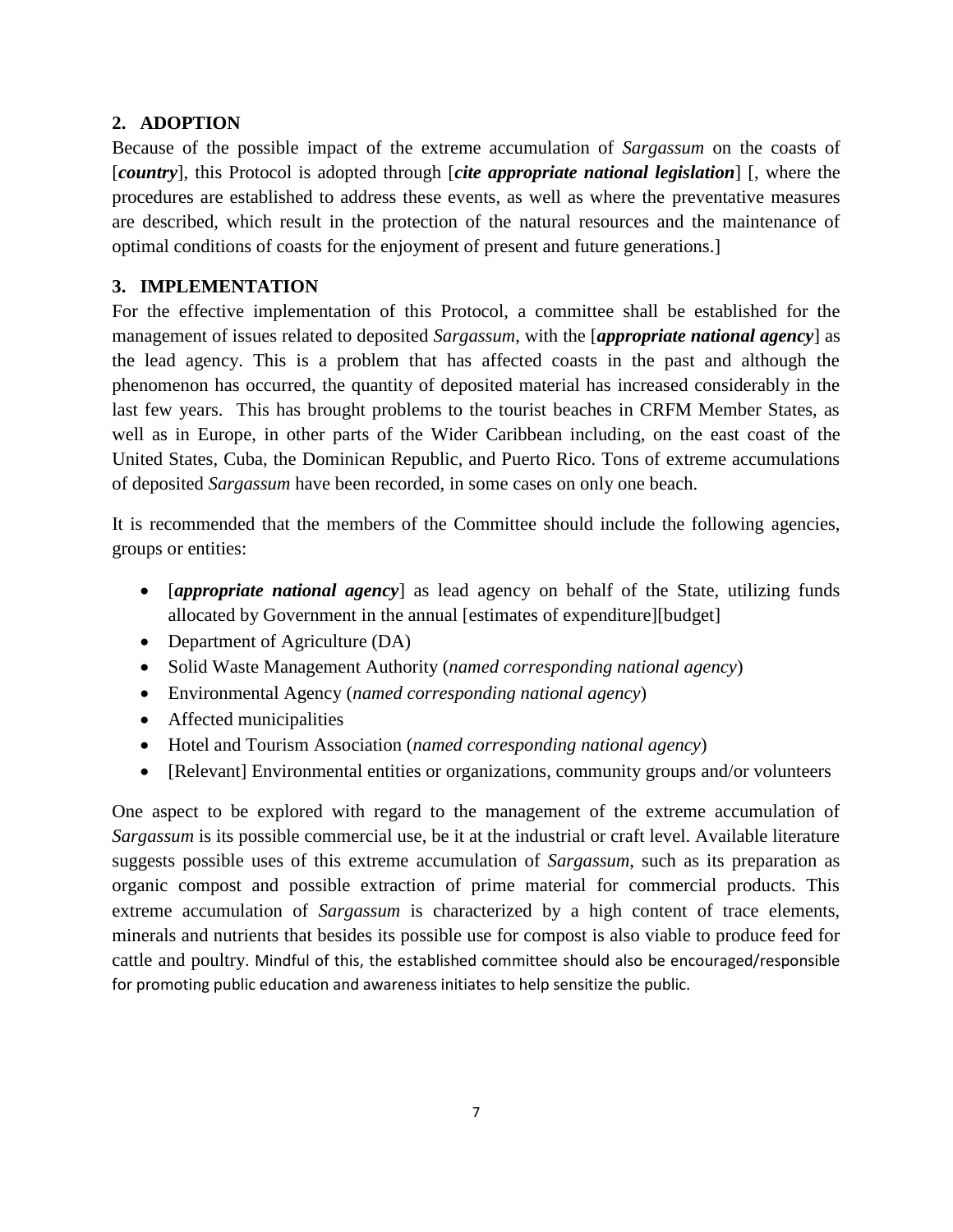In addition, it is recommended that national public-sector agencies promote collaborative agreements, in the event assistance is required be it from private enterprises, nongovernmental organizations or municipal entities to deal with the extreme accumulation of *Sargassum*.

#### <span id="page-10-0"></span>**4. LEGAL BASE**

As stipulated in [*appropriate article(s)*], [*appropriate section(s)*] of the [*relevant legal instrument*], the [*appropriate national agency*], has the duty to guarantee the conservation, protection, management and appropriate use of the natural resources and environment of [*country*].

Pursuant to the provisions of [*relevant legal instrument*]*,* the *appropriate national agency*] administers a series of laws and regulations which encourages compliance with the duty previously mentioned, such as [*list relevant legislation*]

# <span id="page-10-1"></span>**5. STEPS TO FOLLOW TO CONFRONT AN EXTREME ACCUMULATION OF**  *SARGASSUM*

- 1) **Identification of zones or beaches prone to the impact of extreme accumulations of**  *Sargassum* **–** Since the principal problem presented by the extreme accumulation of *Sargassum* is on sandy beaches and since this is a cyclical or seasonal event, the following are essential:
	- a. Identify ahead of time the beaches prone to the impact of extreme accumulations of *Sargassum* and the severity of the event.
		- i. Type of accumulation of *Sargassum* (floating in the water near the coast, accumulated on the coast and floating in the water, accumulated only on the coast.)
		- ii. Approximate quantity of accumulation (mild, moderate, large, extraordinary)
	- b. Identify the coincidence of these events with beaches with nesting marine turtles.
		- i. Have a registry identifying the nests in the areas that could potentially be affected.
		- ii. Before an event of extreme accumulation of *Sargassum* in an area already identified with nesting, the technical personnel along with support groups will manually clean the area identified as a nest, using only manual rakes to clear around the area and the possible path toward the shore in the event the eggs hatch. This is until the final plan for the removal of accumulated debris is developed.
- 2) **Preparation of a Work Plan –** Since there is a tendency for this to be a recurring event, after identifying the areas, a site work plan will be developed for the accumulation of *Sargassum* events.
	- a. The plan should include a diagram or map that identifies the following:
		- i. Zones prone to the extreme accumulation of *Sargassum*;
		- ii. Sensitive ecosystems or marine turtle nesting areas near the coast;
		- iii. Access streets, roads or highways;
		- iv. Possible areas of accumulation of material for disposal;
		- v. Possible disposal areas; and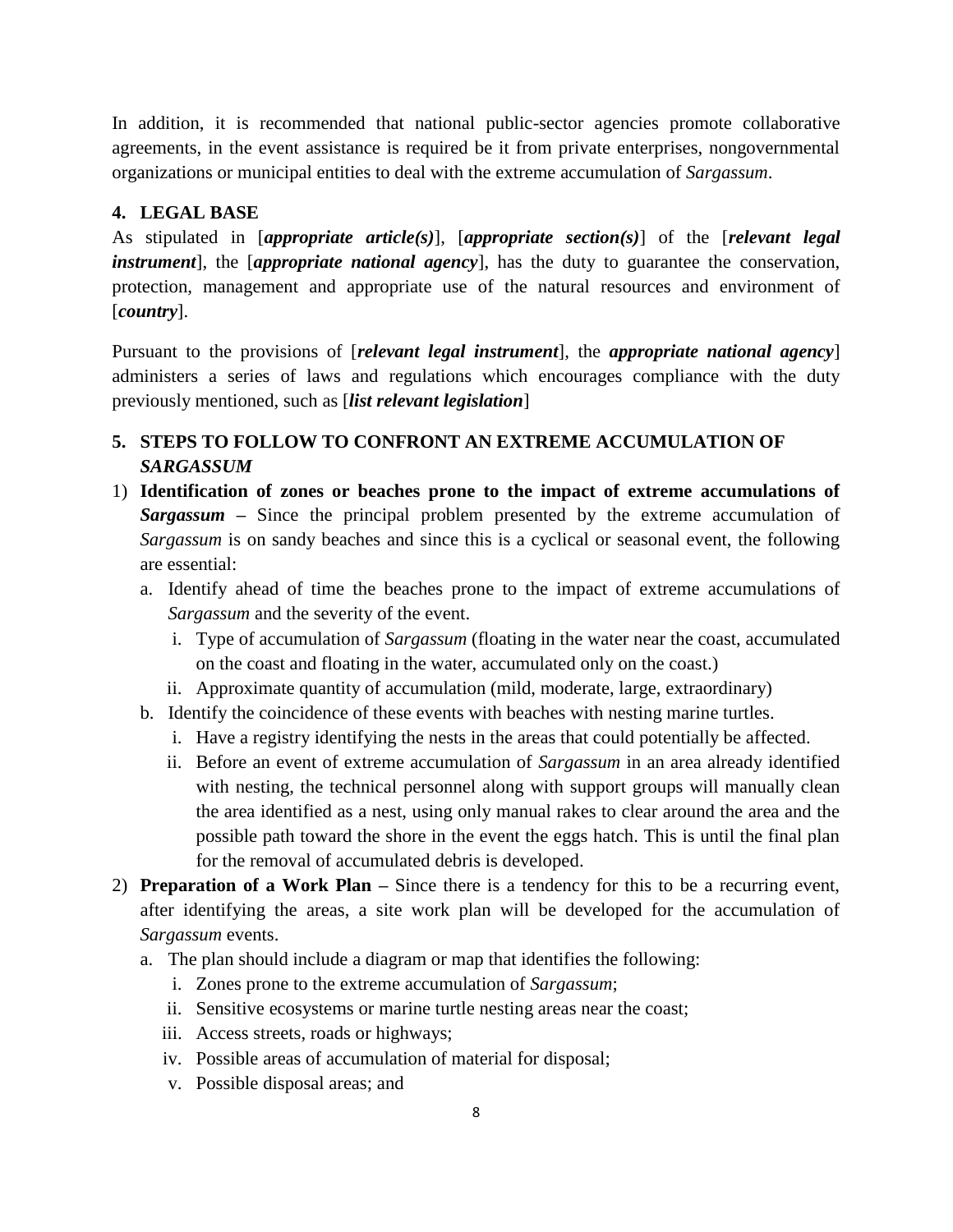- vi. Identification of dunes in the area (if applicable).
- b. The plan will establish the type of management of extreme accumulation of *Sargassum* according to the quantity deposited.
	- i. Mild to moderate quantity the plan will consider if removal or relocation is required, and removal and disposal methods.
	- ii. Moderate to large quantity the plan will identify the procedure for removal, and relocation and removal and relocation methods.
	- iii. Great to extraordinary quantity the plan will establish the coordination in the areas regarding type of equipment and personnel required and the impact on the system will be determined using a preliminary environmental evaluation.
- c. In the event of an extreme accumulation of pelagic *Sargassum* that impacts the pelagic zone of the marine environment, the plan will evaluate the following:
	- i. Magnitude of the extreme accumulation of *Sargassum*;
	- ii. Possible impact on the benthic/pelagic flora and fauna;
	- iii. Need for removal; and
	- iv. Management, movement and disposal of the material.

# <span id="page-11-0"></span>**6. NOTIFICATION AND ACTIONS TO BE TAKEN TO ADDRESS THE EXTREME ACCUMULATION OF** *SARGASSUM* **ON COASTS OR BEACHES**

- a. All entities affected by the extreme accumulation of *Sargassum* (municipalities, hotels, businesses, civic/environmental groups, among others), should notify the [*appropriate national agency*] about the situation, especially in the following areas:
	- i. [Regional] Officers of the [*appropriate national agency*]
		- [list area] [contact number(s)]
		- $\bullet$
		- $\bullet$
		- $\bullet$
		- $\bullet$
	- ii. [*appropriate enforcement agency*] Command [telephone number]
	- iii. Natural Protected Area ([list *appropriate national agencies*]) (*Offices of Management and/or Biological Officials*)
- b. Administrative notification procedure:
	- i. The Region, detachment or area (*use appropriate national designations*) of the [*appropriate enforcement agency*] that receives the notice should take the following information:
		- Name , telephone, e-mail of complainant
		- Town, neighbourhood, location specifying the beach or coast affected and name of the beach with access routes or roads.
	- ii. The Region, detachment or area (*use appropriate national designations*) of the [*appropriate enforcement agency*] that receives the notice will notify or activate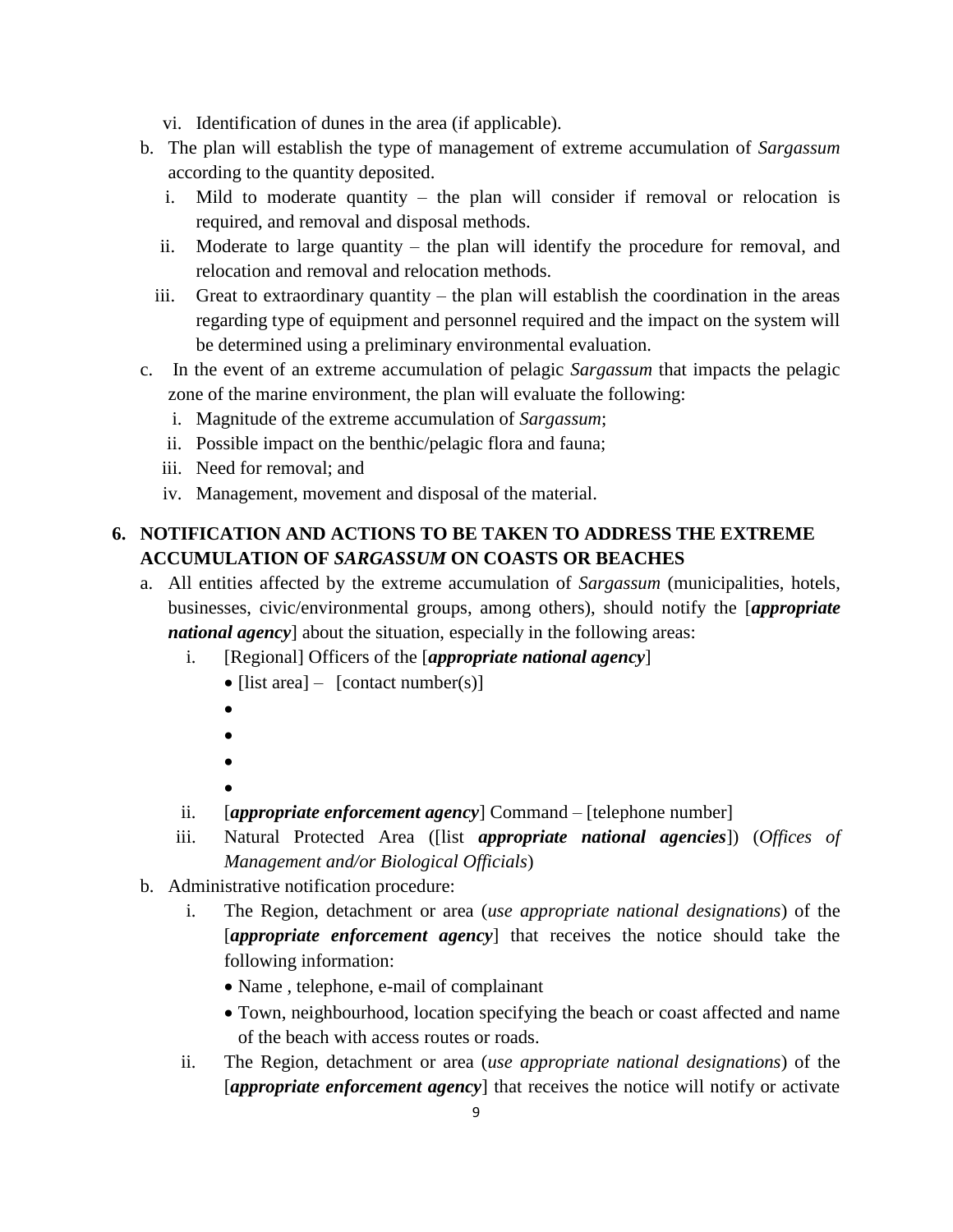the technical personnel of the impacted region and the [*appropriate enforcement agency*].

#### <span id="page-12-0"></span>**7. EVALUATION OF THE EXTREME ACCUMULATION OF** *SARGASSUM* **EVENT**

- 1) Evaluation of the impacted area
	- a. The technical personnel with the assistance of the [*appropriate enforcement agency*], will evaluate the impacted zone (*conditions in the bay, inlet, estuary, coral reef area, sea grass or beach*)
	- b. The evaluation should include approximate length of the impacted area.
	- c. The following should be determined:
		- i. Area impacted, be it the zone of the coast affected above high tide or the coastal pelagic zone.
		- ii. A biological sampling of the area to determine water quality, the presence of turtle nests, marine or terrestrial organisms that require rescuing and releasing.
		- iii. Whether to remove, not remove or relocate the material.
		- iv. Specific places where removal of the material will occur, if applicable.
		- v. Approximate quantity to be removed, if applicable This evaluation will determine the method of removal and if the process will be done manually by raking (with minimal impact to the system) or if machinery is necessary. Removal method, if applicable.
	- d. The technical evaluation should be finalized within two (2) days of knowledge of the event. The evaluation report should be submitted during this period to the Office of the Secretary for authorization. The [*title of agency head*] of the [*appropriate national agency*] may delegate the approval of the technical evaluation to the [*appropriate national designee*].
	- e. The technical evaluation should take the following into consideration:
		- i. The removal of moderate quantities of *Sargassum* will be undertaken with the use of rakes or other manual equipment which does not remove sand from the beach system.
		- ii. For the removal of greater quantities requiring non-manual equipment, special attention should be taken that only a minimal amount of sand is removed from the beach during the process.
		- iii. Once authorized, removal should be undertaken at low tide.
		- iv. In areas where erosion of the beach is evident, the displacement of the *Sargassum* will be undertaken in the most exposed areas and efforts will be undertaken to confine it to this space, where it will contribute to the retention of sediments and reduce erosion.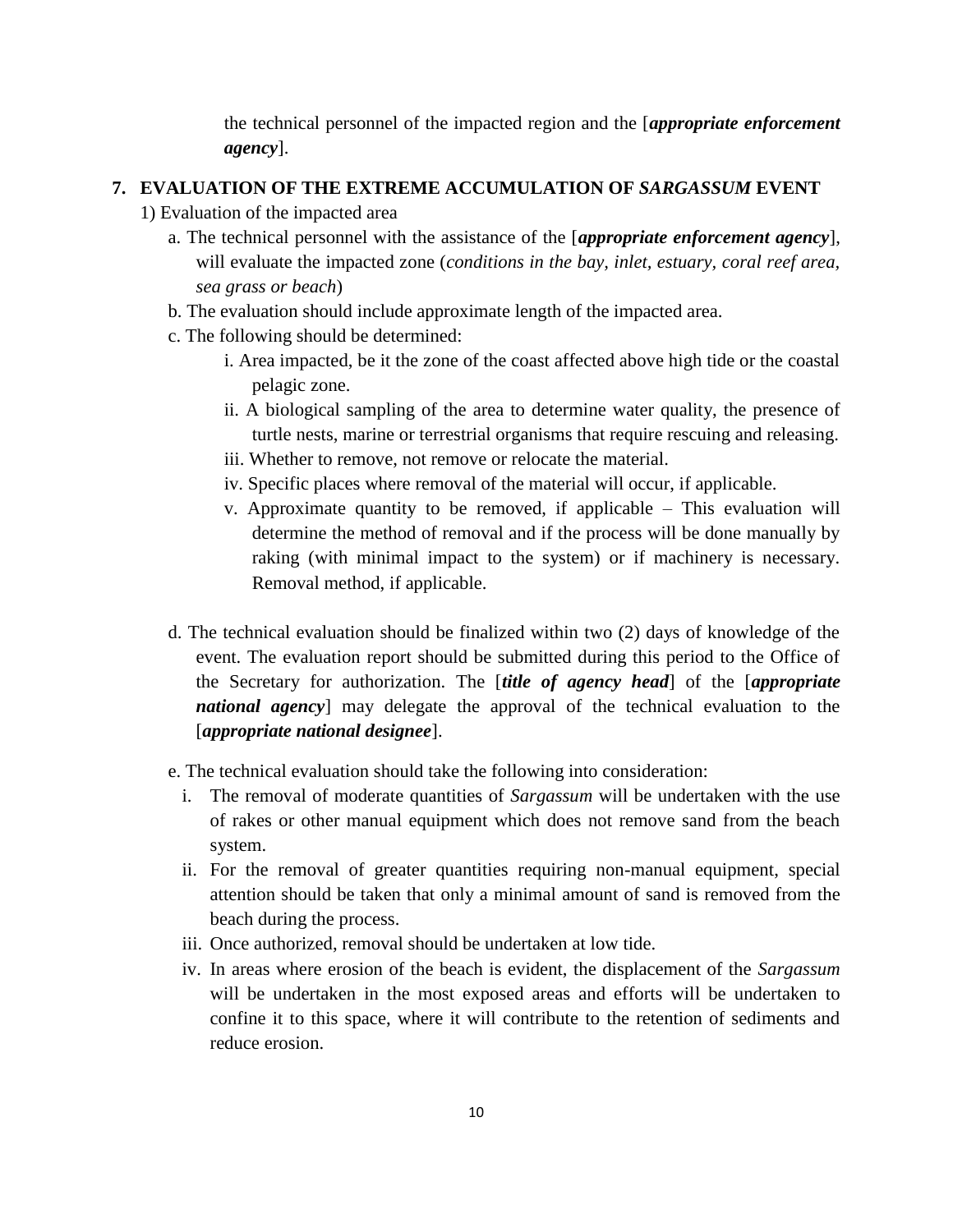- v. In areas with dunes, the accumulations of *Sargassum* may be removed and placed at the base of the dunes where the decomposition provides nutrients that contributes to the colonization by coastal vegetation that contributes to the stabilization of these formations.
- f. In the process of evaluation for the disposal, the disposal of excess *Sargassum* may be authorized in trenches in sites outside of beaches and dune areas. In addition to the use for stabilization of beaches and dunes, its use should be contemplated for compost, nutrition, bio-fuel (generation of energy), and among others.

2) Proposed work plan following approval of the report:

- a. The Office of the [*title of agency head*] of the [*appropriate national agency*] will designate a coordinator for the affected area to ensure that the work is carried out according to the authorization.
- b. The technical personnel together with personnel or volunteers, whether beach cleaners or others, will undertake a final inspection of the area to verify the proposed work plan to address the specific situation.
- c. Upon completion of the site visit, the coastal area to be to be cleaned will be determined, be it partial or total.
- d. A zone on the beach will be identified where the material can be relocated, if viable, or a location away from the coast or beach where it can be transferred, and where efforts can be made to re-access the location for the sand to be retrieved once the *Sargassum*  had decomposed.
- e. In the event that there are dunes, the material will be dispersed on the dune in accordance with recommendations from the technical personnel in order to assist in consolidating the system.
- f. Before commencing the removal work, the personnel or volunteers will be provided with a briefing on health and security issues associated with handling *Sargassum* in addition to providing them with personal protection equipment (overalls, respirators, etc.) and a briefing shall be provided on their use.
- g. The plan should clearly enunciate the role of the private sector in making contributions towards maintenance, for long term effective control/management of such extreme accumulations

# <span id="page-13-0"></span>**8. MECHANISMS FOR THE DISPOSAL OF THE MATERIAL AND THE USE OF HEAVY EQUIPMENT**

- 1) Quantity to be handled
	- a. The handling of the material deposited will determine the procedure regarding the type of equipment to be used and the final disposal of the material
		- i. For events with little or moderate quantities of material, it will determined: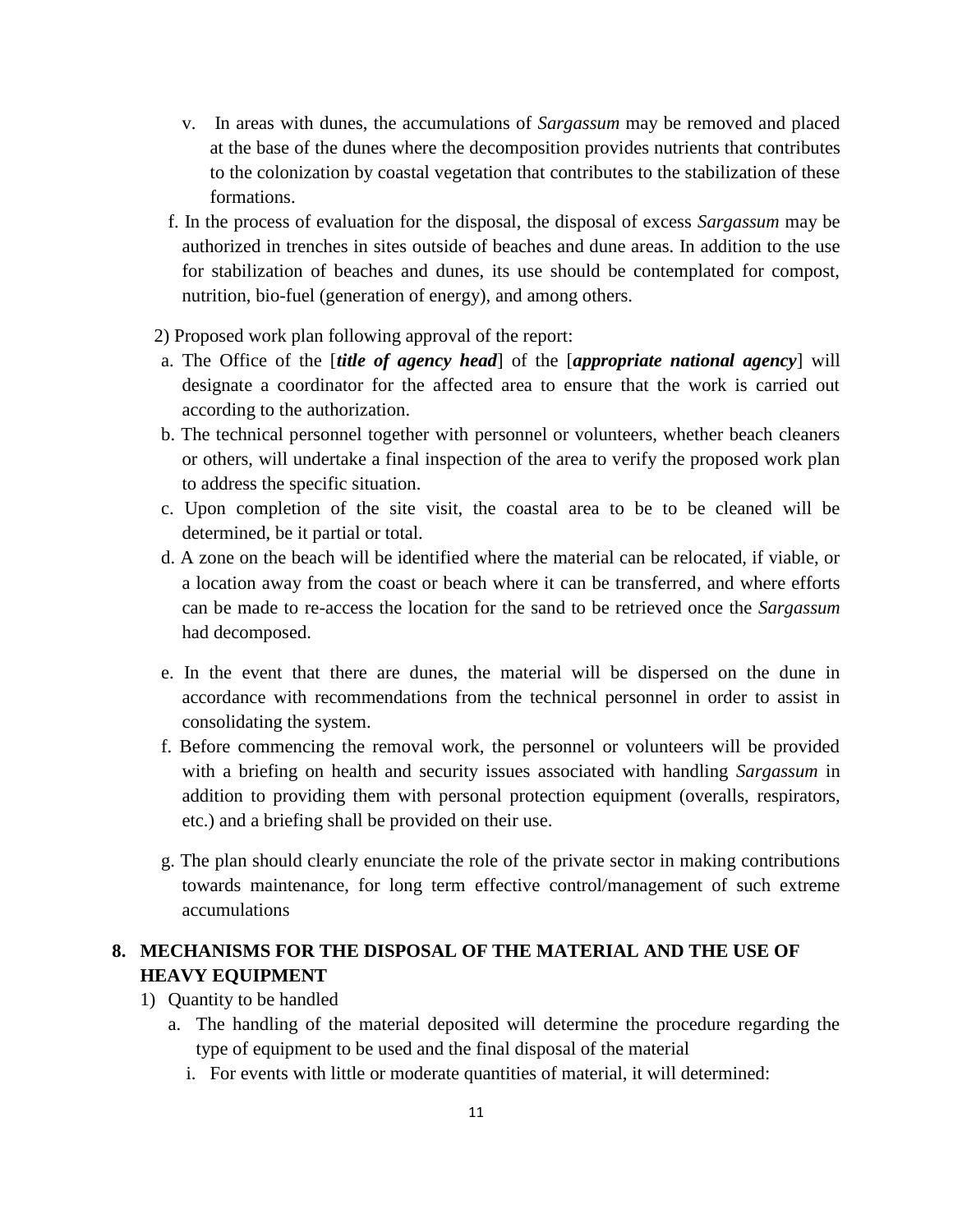- Removal or not of the material
- Relocating the material without burying
- Burying in trenches or drains
- Consolidating material on dunes
- ii. For events with moderate to great quantities of material:
	- Determine if removal of the material can be carried out manually with rakes
	- Determine of disposal will be inside or outside the area
	- Consolidate the material in dunes
	- Coordinate with the different areas the method of removal and haulage.
	- Identify place where the trench will be located in the event the material is to be buried (a depth of 5-6 feet  $(1.5240 - 1.8288 \text{ m})$  is recommended).
- iii. For events of great to extraordinary quantities of material:
	- Tractor with shovel to be utilized for cost effectiveness
	- This method to be used when the accumulated quantity exceeds 10 inches
	- Instructions shall be given to the operator that the shovel should not be buried in the sand.
- 2) Heavy equipment according to the needs:
	- a. (list available equipment and summarise appropriateness for possible tasks)
	- b.
	- c.

In the event of extreme accumulations of *Sargassum* of great extent, an environmental evaluation will be undertaken to determine the possible impact in the zone. For these cases the following procedures will be followed:

- i. Technical personnel will send a report indicating the need to use machinery or mechanical equipment for removing the material. The report will indicate the possible impact on the system, if any.
- ii. The report will be sent to the corresponding supervisors or directors for their approval.
- iii. The final report will be sent tom the Office of the Secretary for approval.

All use of heavy equipment must be coordinated with the [*state appropriate officials and agencies*].

#### <span id="page-14-0"></span>**9. ACTIONS IN COASTAL ZONES (PELAGIC) IMPACTED**

Depositions have occurred on coastal zones (pelagic) in the past with or without impacts on the coast. In that case, the technical personnel will proceed to evaluate the area and determine the plan of action to be undertaken. The possible scenarios could be that the area could be affected considerably by the presence of sea grass or coral, in which case, and depending on the evaluation, a mechanism for the possible removal of the deposition will be prepared.